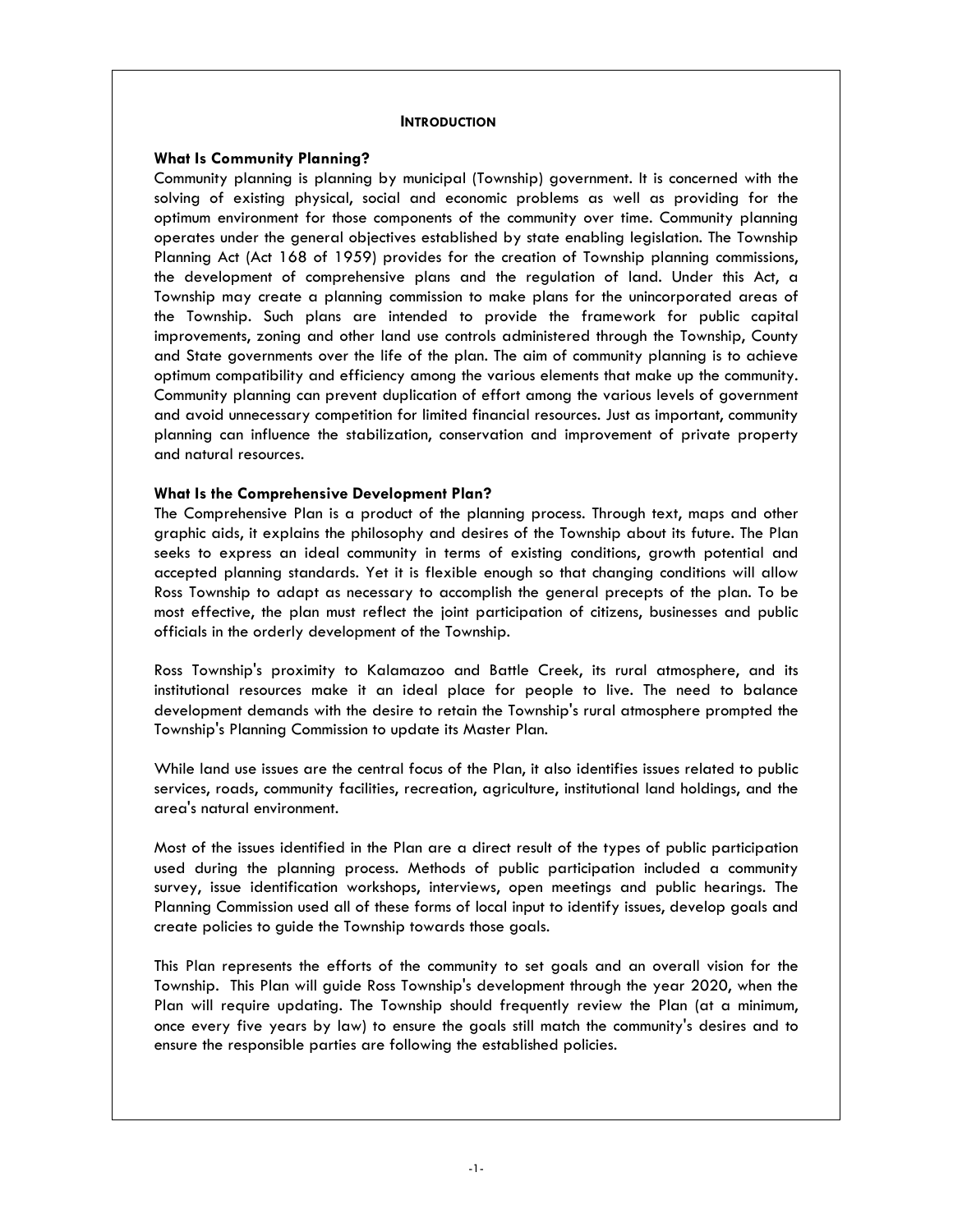## **Plan Summary**

Ross Township is a community of rich and diverse natural resources. It is also home to over 4,000 people who strongly value those resources and desire to protect and preserve them. At the same time, it is inevitable that change (physical, social and economic) will occur. With its close proximity to both Kalamazoo and Battle Creek, the Township is in a geographic location that is undergoing development pressures. The Township's population is substantially older than other townships in Kalamazoo County, has a higher level of income and in general is employed outside of the Township, making Ross Township a "bedroom" community – one where residents live, and commute elsewhere to work.

Historically, row crop and orchard farming have played an important role in defining the Township's character, as a number of large landholders engaged in farming as a full-time occupation. Over time, as the economics of agriculture have changed, farmers have retired, and transportation improvements have made people more mobile, the amount of land in agriculture production has been declining. Concurrently, the larger lakes in the Township, primarily Gull Lake, have traditionally been a summer vacation spot for people who lived in other communities. Within the past 20 years, as those summer residents became older and retired, many turned their summer home into a year-round residence.

A number of other related factors have contributed to the changing character of the Township. Those factors are allied to the "push-pull" model of community change. There has been a long-term trend among households to move out of urban areas for a variety of reasons (traffic congestion; small, older homes; crime; taxes) to more rural areas that appear more attractive because those conditions either don't exist or are substantially less pervasive in those areas. The negative conditions create a "push" factor. The attractive conditions create a "pull" factor. Ross Township's rural character, relatively low density of development, variety of natural resources (especially lakes, wetlands and woodlands) and overall natural beauty combine to attract new residents. At the same time, Township representatives and residents understand that the very environment that makes the area an attractive place to live is always in danger of being diminished unless the resources that make up that environment are protected. Ross Township is in an envious position in one sense because about 20 percent of its land area is owned and managed by institutions and nonprofit organizations, the great majority whose focus is the preservation of open space, forests, wetlands and agricultural lands for research, education and recreation. On the other hand, such a large amount of land in tax-exempt status substantially limits local property tax revenues.

That is the focus of this Plan – to prepare for changes that are likely to occur in the man-made environment while providing the means to protect, and even enhance, the natural environment. The Plan is essentially divided into two major parts. Sections I through V pertain to existing conditions and the public's perceptions of those conditions, as well as their preferences about the future of the Township. Sections VI through VIII contain the Township's aspirations for the future, as reflected in its adopted goals and objectives, the description of how land uses are proposed to be distributed within the future, and recommended policies and activities that are intended to enable the Township and its residents to implement this Plan.

The Ross Township Master Plan is intended to provide a framework for managing change within the Township to the year 2020. That consists of providing for development while preserving and protecting the environment that could otherwise be easily diminished through uncontrolled development.